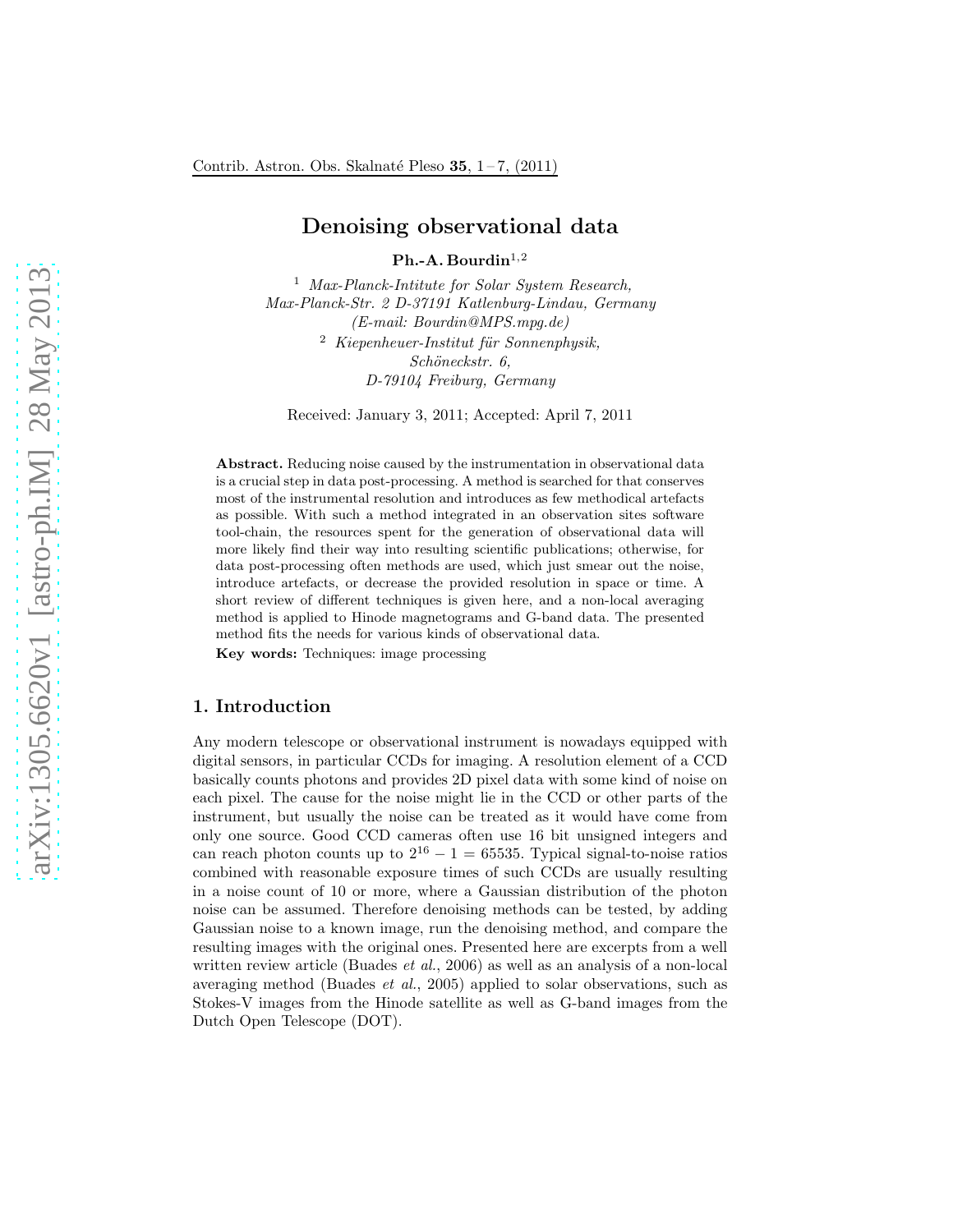### 2. Common methods for denoising

As a young scientist or PhD student, who has to post-process observational data for the first time, the obvious methods to get rid of noise are smoothing the data in space, time-averaging aligned image data, or simply reducing the resolution to the maximum possible, so that the noise cannot be seen. All of those methods basically mean not removing any noise, but smearing it out in space or time. Another possibility is to try a Gaussian convolution method, which tries to locally fit the image by Gaussian curves. This method also smooths an image, lowers the resolution, and cannot maintain sharp contrasts, as it can be seen in difference plots of a noisy and its denoised image. More advanced methods are needed to make better use of the provided resolution, cadence or other kinds of data qualities.

In principle, denoising methods can be divided into local and non-local methods. Where averaging methods are now available in local and non-local variants, any fitting method is local and any frequency domain (Fourier transform based) method is non-local. The advantage of non-local methods is clearly the possibility to profit from self-similarities of any scale, where local methods have the dilemma of delivering performance by using larger amounts of pixels versus maintaining resolution by using less amounts of pixels.

Fitting methods (*e.g.*, wavelets) use subfields of an image to fit a set of base functions to the shape of the image. Because such sets are discrete and finite, the fit is usually not representing the true shape of the image and it introduces artefacts at the borders of the subfields. Total variation (TV) minimization, iterated TV, anisotropic filtering, and entropy reduction methods are usually producing an oil-painting effect or deliver low denoising performance.

Frequency domain methods (*e.g.*, Fourier-Wiener and DCT-empirical Wiener filters) are introducing artefacts, which are then uniformly visible *e.g.*, as wiggles in large parts of the denoised image. Furthermore, no clear distinction can be made between high frequencies resulting from noise or from true sharp contrasts on a low spatial scale. Some smoothing can therefore not be avoided. A more in-depth discussion of all these methods can be found in the mentioned review article (Buades *et al.*, 2006).

## 3. A non-local averaging method

The NL-means algorithm features the advantages of a non-local method, without introducing artefacts. This is achieved by building, to get one pixel of the denoised image, a superposition (or an average) of all pixels in the image, weighted by the similarity between the surrounding area of the to-be-denoised pixel and the surrounding area of every other pixel in the whole image. Where there is a strong similarity, the contribution to the average is strong; where there is no similarity, the contribution is negligible. Furthermore, a small fixed fraction of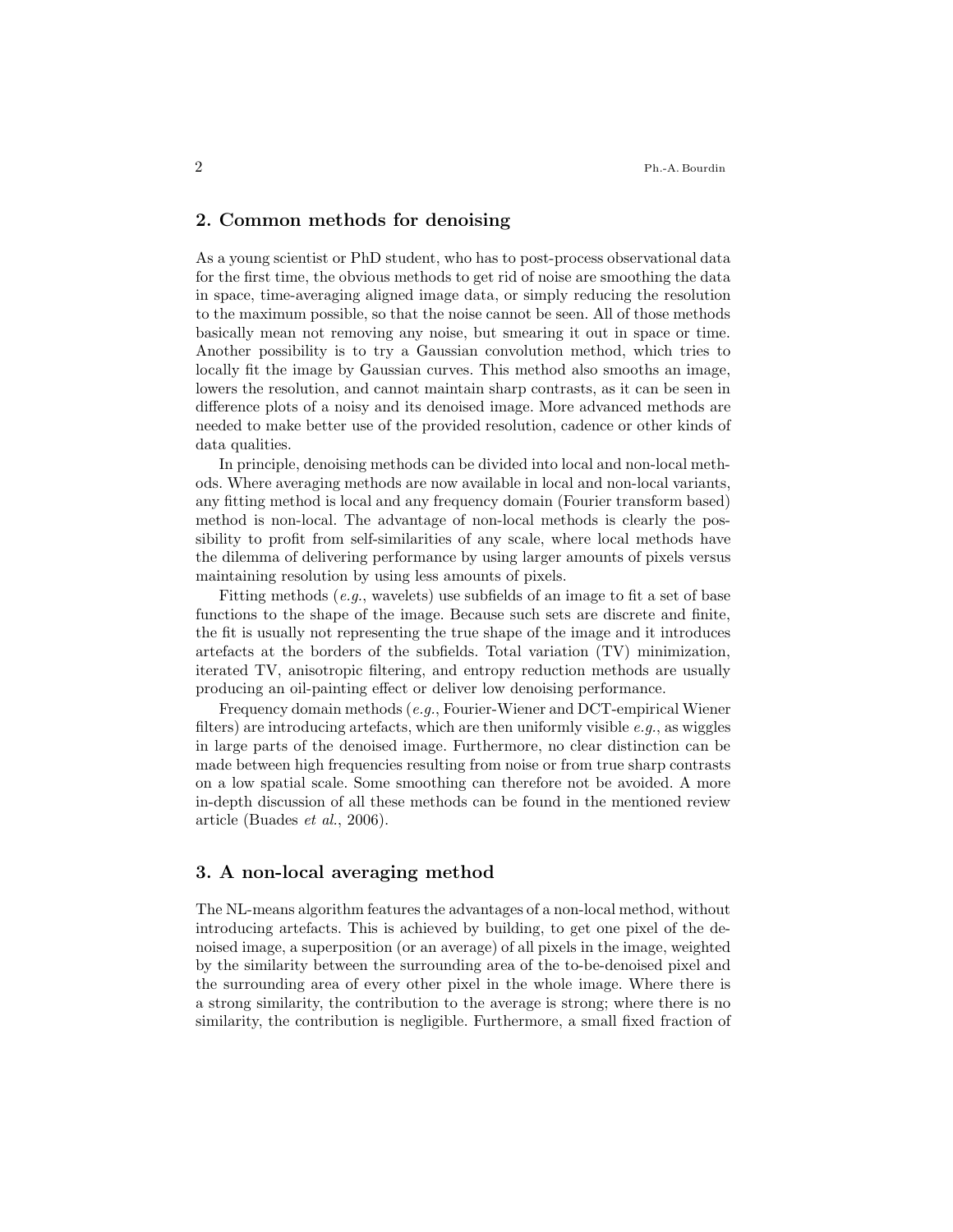the original image is added to the result, to maintain the original image in areas, where there is less similarity to other areas. This conserves unique features in a noisy image, if they are significantly above the noise level (like *e.g.*, a G-band bright feature). A full description of the algorithm can be found in (Buades *et al.*, 2005).

For better denoising performance, the surrounding areas around pixels (windows) can be varied in size and shape. A smooth window shape can be achieved by using a quadratic window with a Gaussian kernel multiplied to it. The halfwidth of the Gaussian kernel should match at least two optical resolution elements, which can be more than two pixels, depending on the instrument. For faster computation the window size should be kept small, since every possible relation between two pixels of the image needs to be computed. Nonetheless, using parallel programming techniques, it is possible to denoise a  $1 \, \mathrm{k} \times 1 \, \mathrm{k}$  pixels image within a few seconds on an off-the-shelf server hardware with 8 CPU cores. The computation domain for one CPU core should be sized such that all necessary image data fits into the L2-cache; for larger images, more CPU cores are needed. A special feature of the NL-means algorithm is the fact that it can easily be applied also to time series of images without previous alignment, since the algorithm is by itself looking for self-similarities and can use windows from other frames of the time series for averaging. This is described in the movie denoising article of the same authors (Buades *et al.*, 2008).

#### 4. Application to solar observations

Fig. 1 shows a Hinode/NFI Stokes-V map of a small active region (pixel value range is -128 to 127), which has been used to test NL-means by adding Gaussian noise with a standard deviation of 10. This corresponds to a high noise level, compared to the original Hinode data. The denoising result shows most of the features of the original image, except some small-scale low-signal features, which are anyway not above the given noise level. The difference plot shows that very little of the actual structure of the original image has been falsely recognized as noise. The astounding result is that the algorithm worked that well because one cannot say that the original image would present much selfsimilarity, but nonetheless quiet Sun areas between the strong polarities have been well denoised. Furthermore, one could say that there is a loss of "visible by eye"-features in the quiet Sun area, but one has to notice that these features might be recognized by our brain as "visible", but may not be mathematically significant, because they are below the noise level. So, one could see this effect as a benefit instead of a defect, because by applying this denoising method we give our selective recognition a simple proxy for the significance of certain features.

A remarkable result is shown in the histograms in Fig. 2, where one can see again the original, noisy, denoised, and difference images in the same order as in Fig. 1. Even though the algorithm only knows the noisy image with a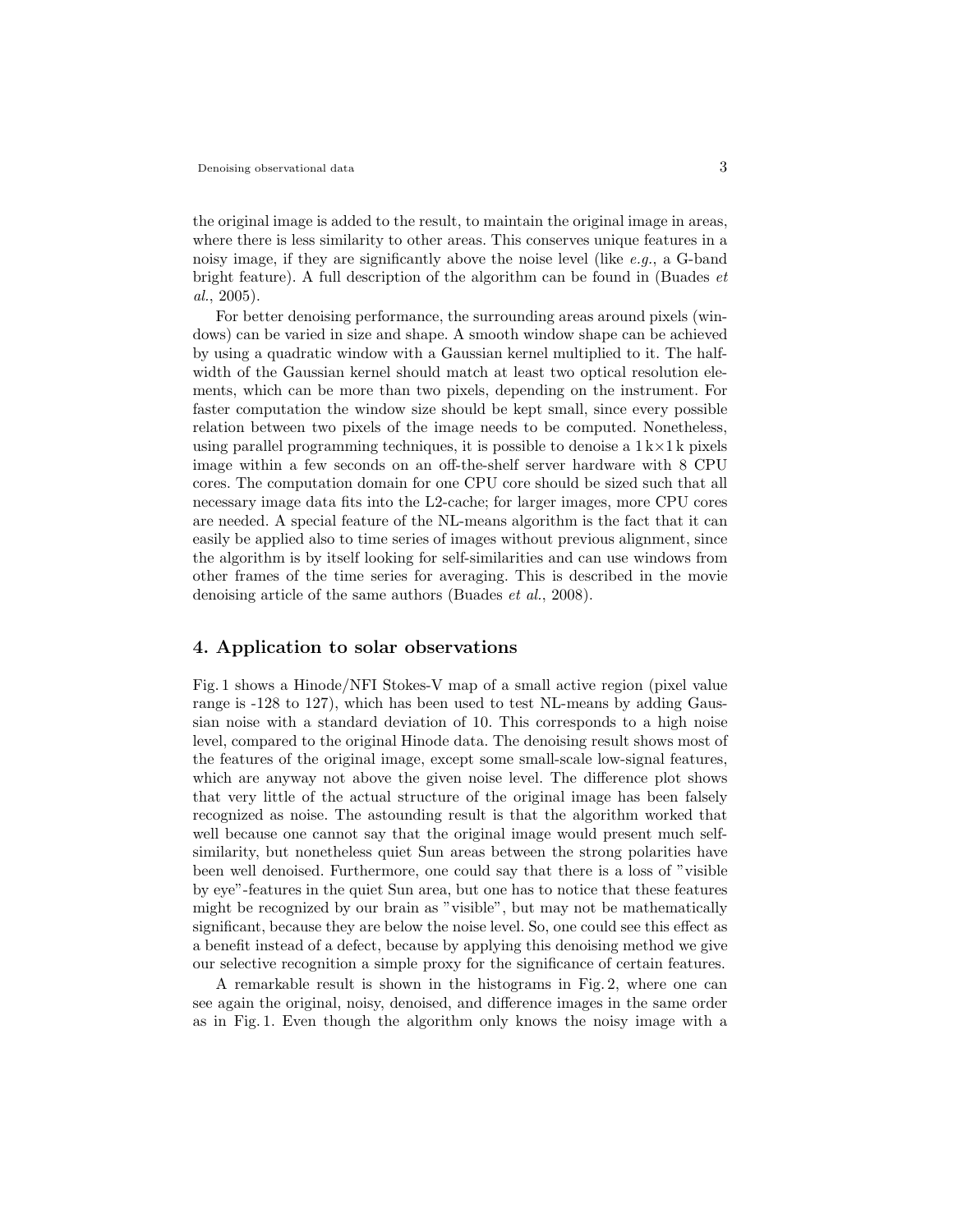

Figure 1. A Hinode/NFI Stokes-V map of a small active region. The peak polarities have values of around 1200 Gauss, in this image the saturation level is at 300 Gauss and corresponds to a pixel value of 127. The upper left pane shows the original image, in the upper right pane a Gaussian noise with a standard deviation of 10 was added. The lower left pane shows the denoised image as denoised with the NL-means algorithm. The lower right pane shows the difference of the noisy and the denoised image; in the right half the contrast has been improved by a factor of 3 for better visibility.

relatively flat histogram, the method is capable of recovering an image that has a histogram very close to the original one. In the histogram of the removed noise one can recognize its standard deviation.

Tab. 1 shows the bias of the denoising algorithm for different noise levels. The mean value of the original image is 2.06 and the standard-deviation is 32.9 as it can be seen in Tab. 2, where the standard deviation and mean value are given for the noise level 10 images, too. It is found that the Bias in that case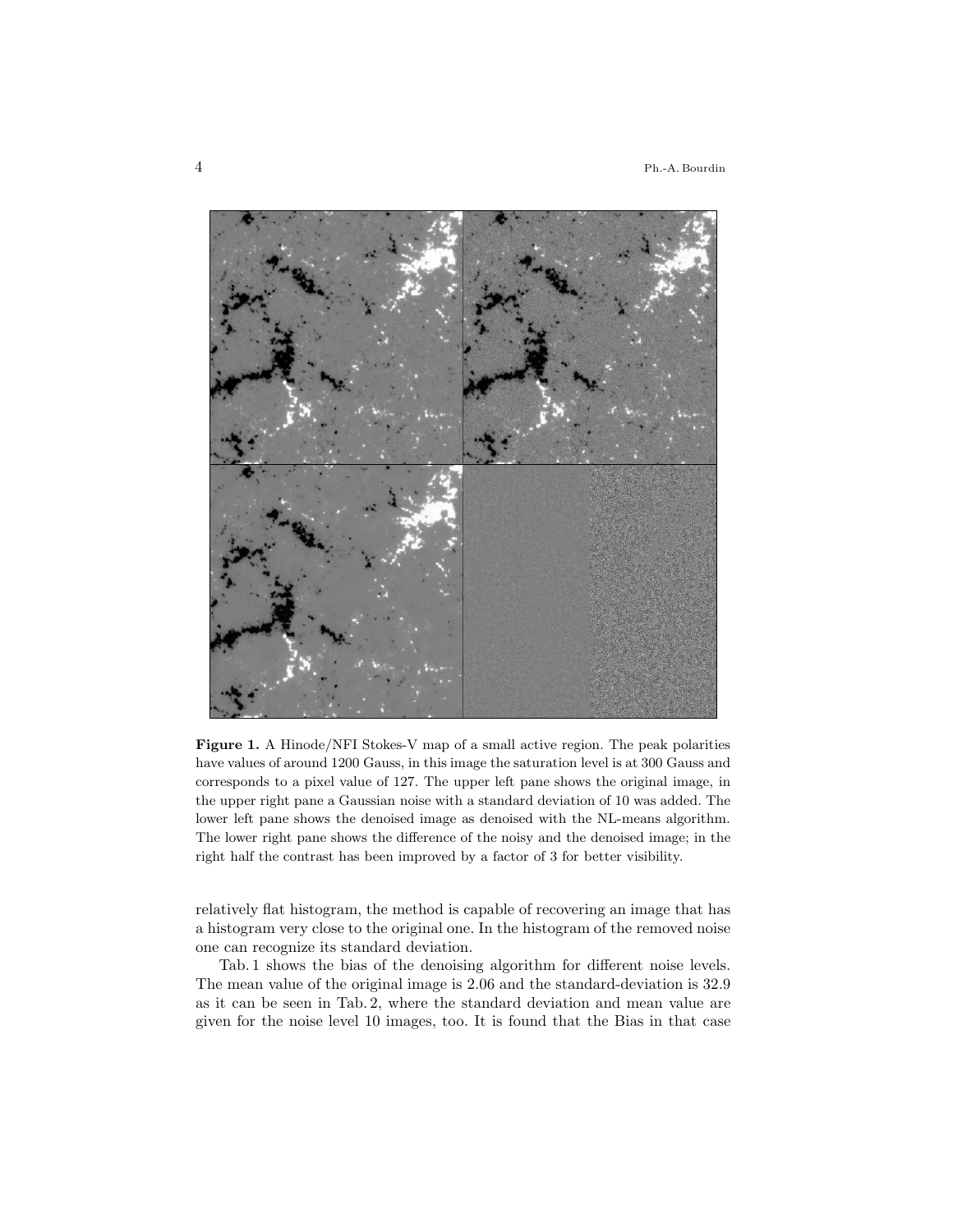

Figure 2. Histograms of corresponding images shown in Fig. 1 in the same ordering.

Table 1. Bias of the NL-means denoising method for different noise levels.

| noise level | bias  |
|-------------|-------|
| 0           | 0.008 |
| 5           | 0.009 |
| 10          | 0.016 |
| 15          | 0.032 |
| 20          | 0.029 |

Table 2. Standard deviation and mean value of the images in Fig. 1.

| image      | standard deviation | mean value |
|------------|--------------------|------------|
| original   | 32.9               | 2.061      |
| noisy      | 33.7               | 2.060      |
| denoised   | 32.0               | 2.044      |
| difference | 7.2                | 0.016      |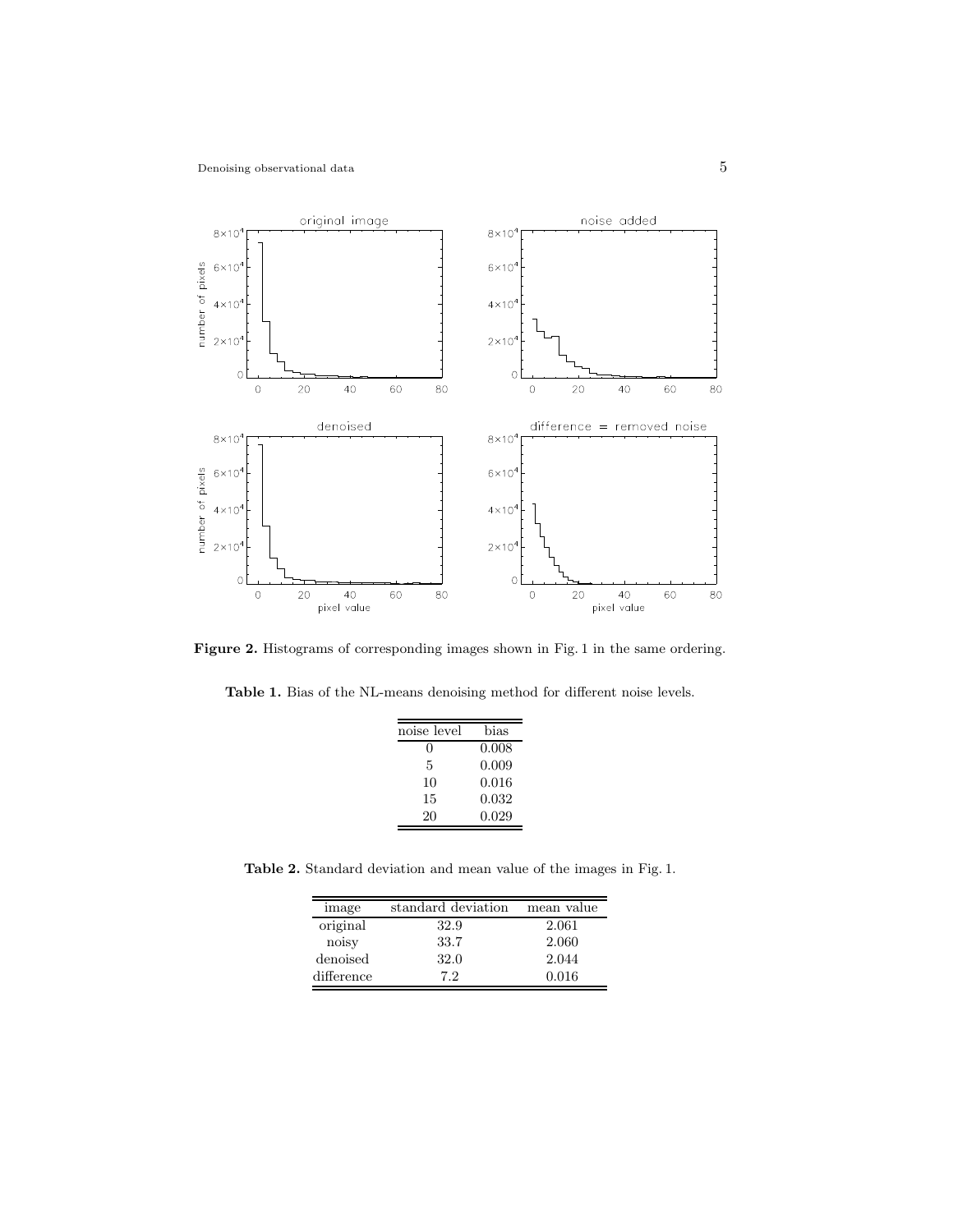6 Ph.-A. Bourdin



Figure 3. A G-band image of solar granulation and bright features as taken from the Dutch Open Telescope (DOT) after speckle reconstruction. The panels are in the same order as in Fig. 1, a Gaussian noise of level 10 has been used to test the NL-means denoising method.

is around 0.8 % of the mean value and below 1.6 % at noise levels of 15 and 20. Levels above 10 are already much higher than the noise level one would expect in the provided original image data.

Fig. 3 shows the same method applied to a G-band image with a noise of level 10 added to it. Basically, the same findings as above are seen. In the intergranular lanes we see the biggest differences to the original images, because some of the original contrast is hidden in the noise level and gets flattened out. One should also notice the conservation of G-band bright features without introduction of artefacts and without any loss of spatial resolution. With a more realistic (lower) noise level and with 16-bit data, better results are achievable.